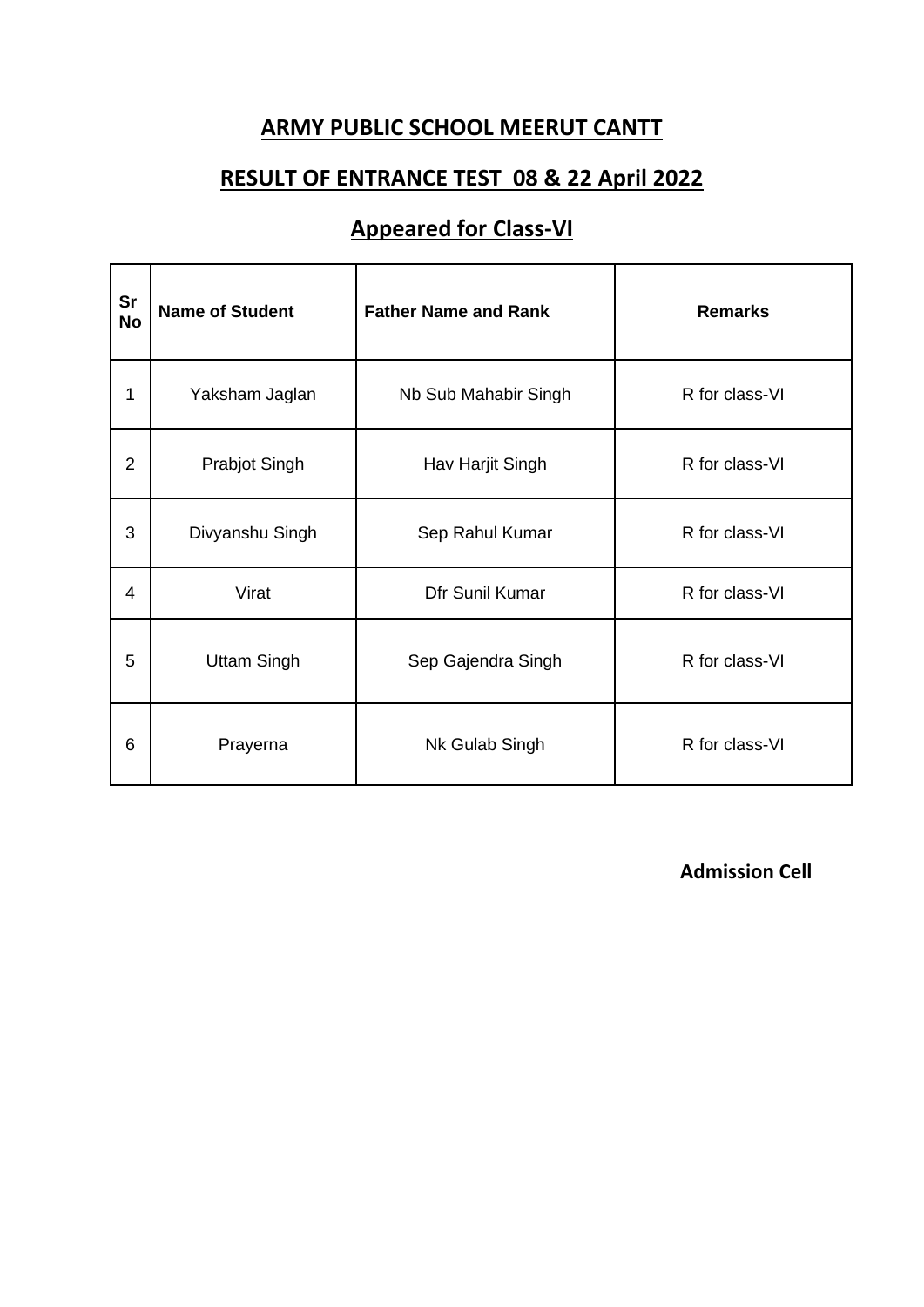### **RESULT OF ENTRANCE TEST 08 & 22 April 2022**

## **Appeared for Class-VII**

| <b>Sr</b><br><b>No</b> | <b>Name of Student</b> | <b>Father Name and Rank</b>  | <b>Remarks</b>  |
|------------------------|------------------------|------------------------------|-----------------|
| 1                      | Nanditha S Menon       | <b>Col Shankar Ram Menon</b> | R for class-VII |
| 2                      | Manmeet Singh          | Hav Mukesh Kumar             | R for class-VII |
| 3                      | Naman Yadav            | Hav Praveen Kumar            | R for class-VII |
| 4                      | Subh Dhama             | <b>CHM Niraj Kumar</b>       | R for class-VII |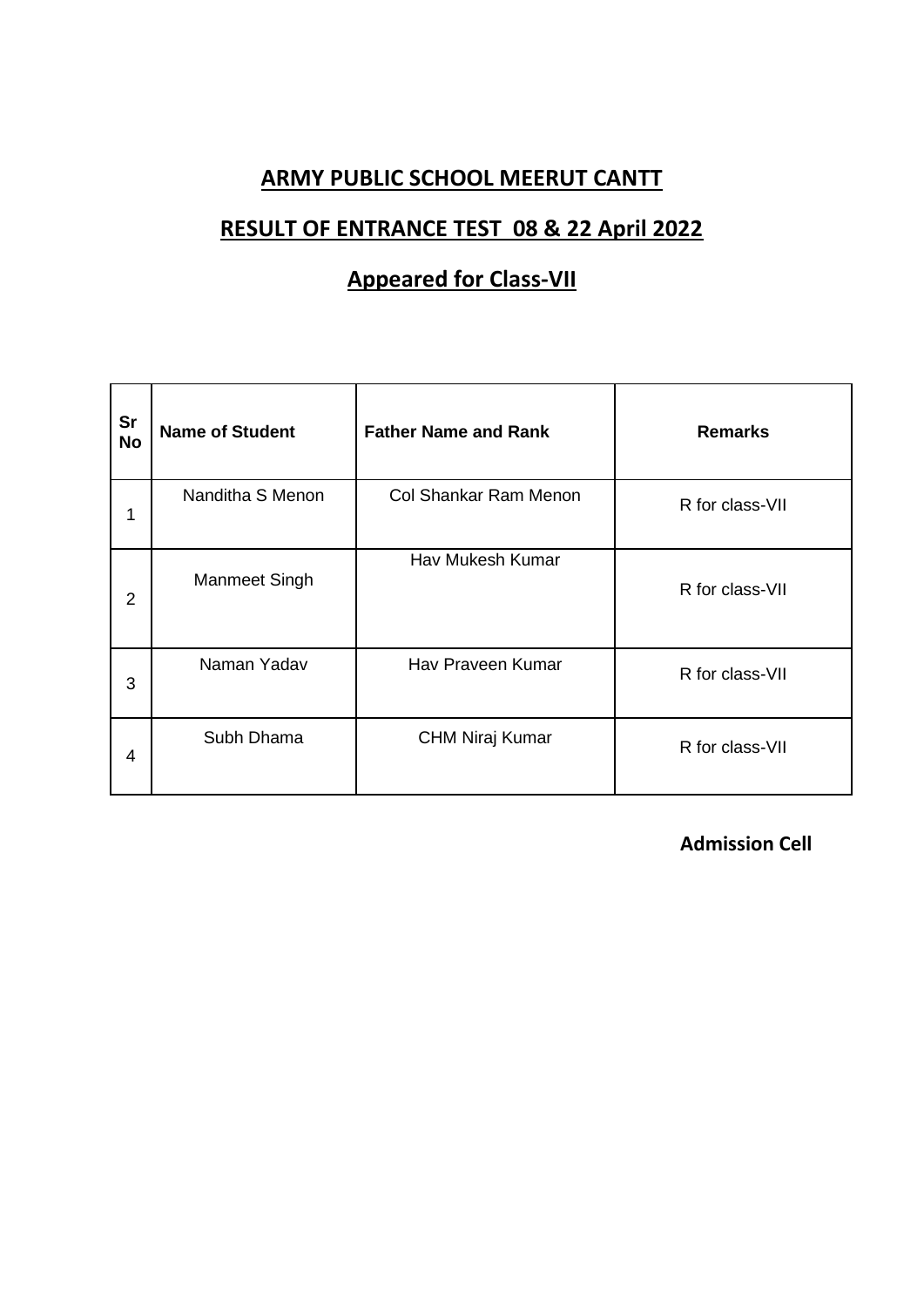### **RESULT OF ENTRANCE TEST 08 & 22 April 2022**

# **Appeared for Class-VIII**

| <b>Sr</b><br><b>No</b> | <b>Name of Student</b>      | <b>Father Name and Rank</b> | <b>Remarks</b>   |
|------------------------|-----------------------------|-----------------------------|------------------|
| 1                      | Vishwanath Singh<br>Chauhan | Hav Nitin Kumar             | R for class-VIII |
| $\overline{2}$         | <b>Sumit Singh Rawat</b>    | Hav Brijmohan Singh         | R for class-VIII |
| 3                      | Lakshay Kumar               | Hav Atar Singh              | R for class-VIII |